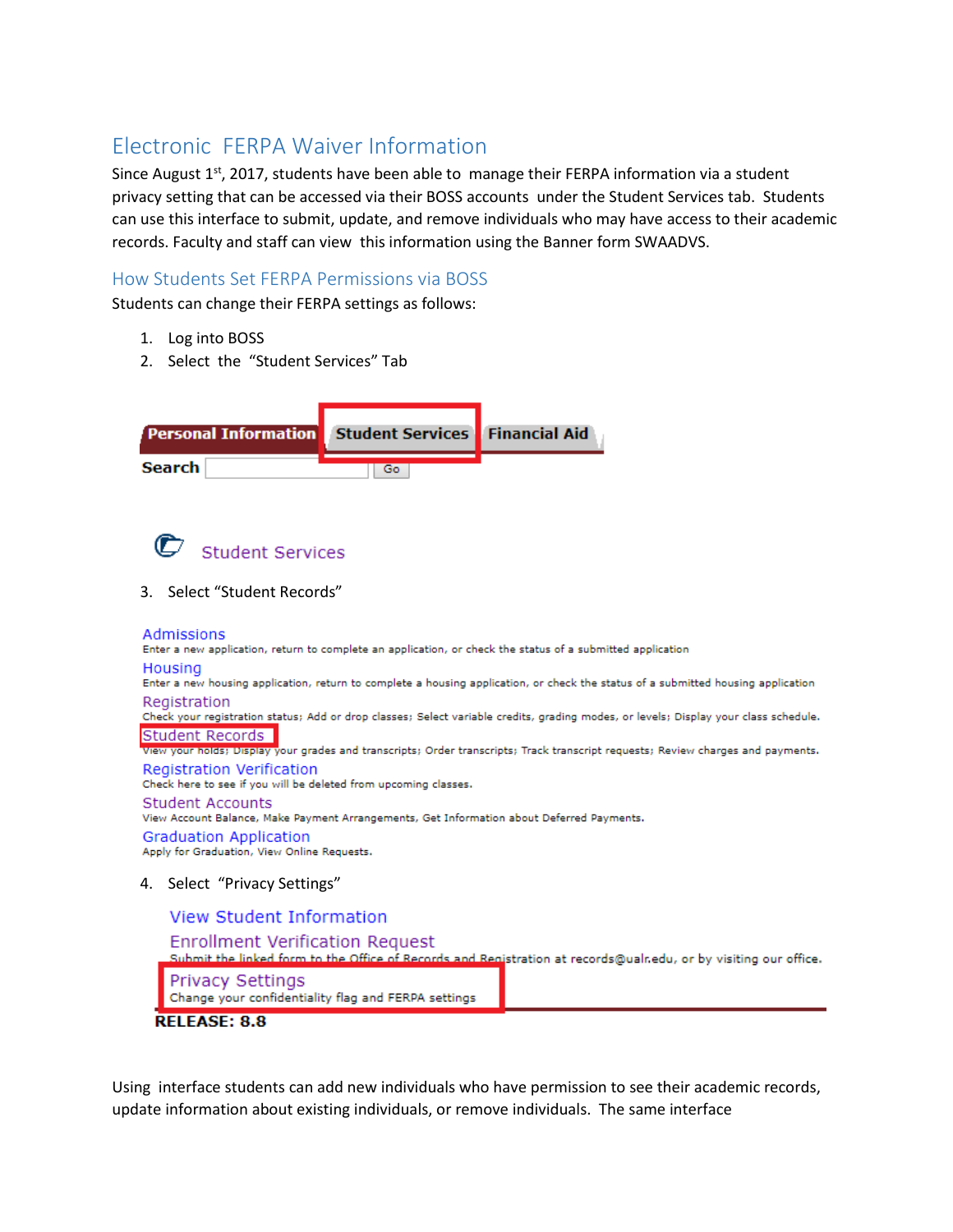allowsstudents to opt-in to a confidentiality agreement that blocks the disclosure of directory academic information to 3rd parties.

| The Family Educational Rights and Privacy Act (FERPA) is a federal law that protects your educational records from being disclosed without your consent. |
|----------------------------------------------------------------------------------------------------------------------------------------------------------|
| Learn more about your rights under FERPA.                                                                                                                |

#### **Confidentiality**

 $\rightarrow$ 

FERPA allows for general information about you, called "directory information," to be disclosed to third parties (such as schools, employers, etc.) without your permission.

I want my directory information marked confidential.

#### **FERPA Waivers**

You may choose to grant access to your educational records to specific people-such as your parent or guardian-by entering their name and relationship to you. You may revoke access by removing the entry.

| Name |        | Relationship Select an Option |  |
|------|--------|-------------------------------|--|
| Name |        | Relationship Select an Option |  |
| Name |        | Relationship Select an Option |  |
| Save | Cancel |                               |  |

How Faculty and Staff Can view FERPA Information in Banner

Faculty and Staff with appropriate authority can view FERPA permissions on the SWAADVS form in Banner as follows:

- 1. Log into Banner
- 2. Navigate to SWAADVS



- 1. When the form loads, enter the student's ID and the current academic term, using the 6 digit Banner format. For example, Fall 2017 is 201760, and Spring 2018 is 201810). Term codes are as follows:
	- a. Fall: 60
	- b. Spring: 10
	- c. Summer: 30